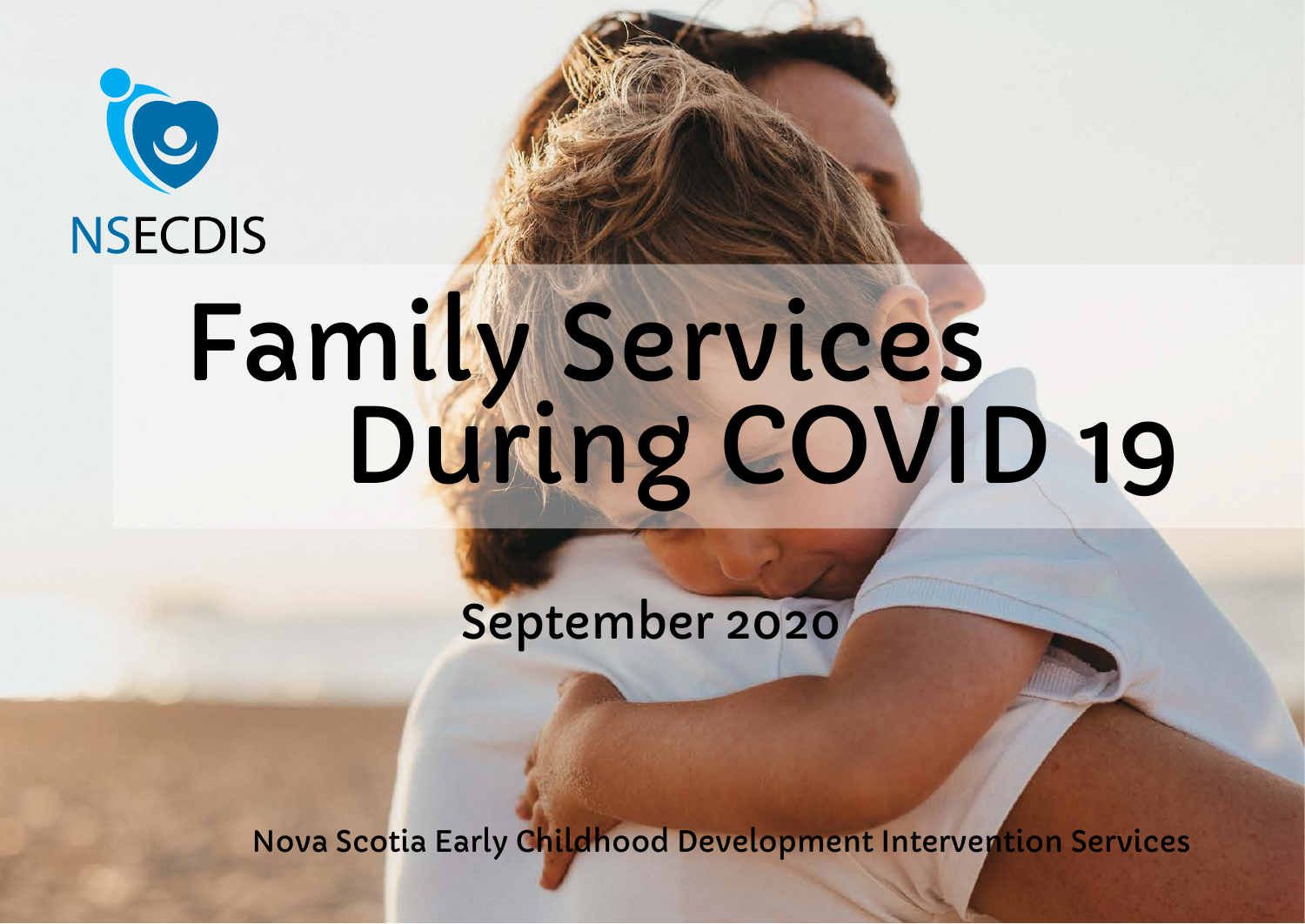#### **Report Purpose**

The current COVID 19 pandemic recently changed how Nova Scotia Early Childhood Development Intervention Services (NSECDIS) was able to provide support and services to families of young children with developmental delays in Nova Scotia. On March 16, 2020, NSECDIS moved to the provision of remote service delivery to families, maintaining the delivery of its four core services: **child development support; family support and capacity building; case coordination & partnerships; and transition support.**

The provision of remote services was a swift pivot in service delivery that involved the relocation of the NSECDIS workforce to home offices. NSECDIS services were maintained **without** a stop work directive or **a gap in service delivery for families.** It should also be noted, NSECDIS staff delivered services remotely to families while working from home and managing additional challenges, such as the care of small children, facilitating home schooling, meeting extended family obligations (elderly relatives), navigating remote technology issues and supporting themselves and their families through stay at home restrictions and a pandemic situation. Beginning September 14th, NSECDIS will offer families a choice between in-person and remote service delivery. Consultations to community programs such as child care centres, pre-primary and primary classrooms will also be available at this time.

The purpose of this report is to provide an overview of the services provided during remote service delivery and summarize the results of a family survey carried out with NSECDIS families to explore their experiences with NSECDIS services, both prior to and during the pandemic.

#### **Between March 16 - September 1, 2020:**

**2085 280 354 7**

**Families received NSECDIS services**



**New Referrals were processed**



**Families chose to put services on hold during COVID 19** 

**145 528**

**Children were transitioned into Pre-Primary** 

**Children were transitioned into Primary**

**New NSECDIS staff were onboarded and trained**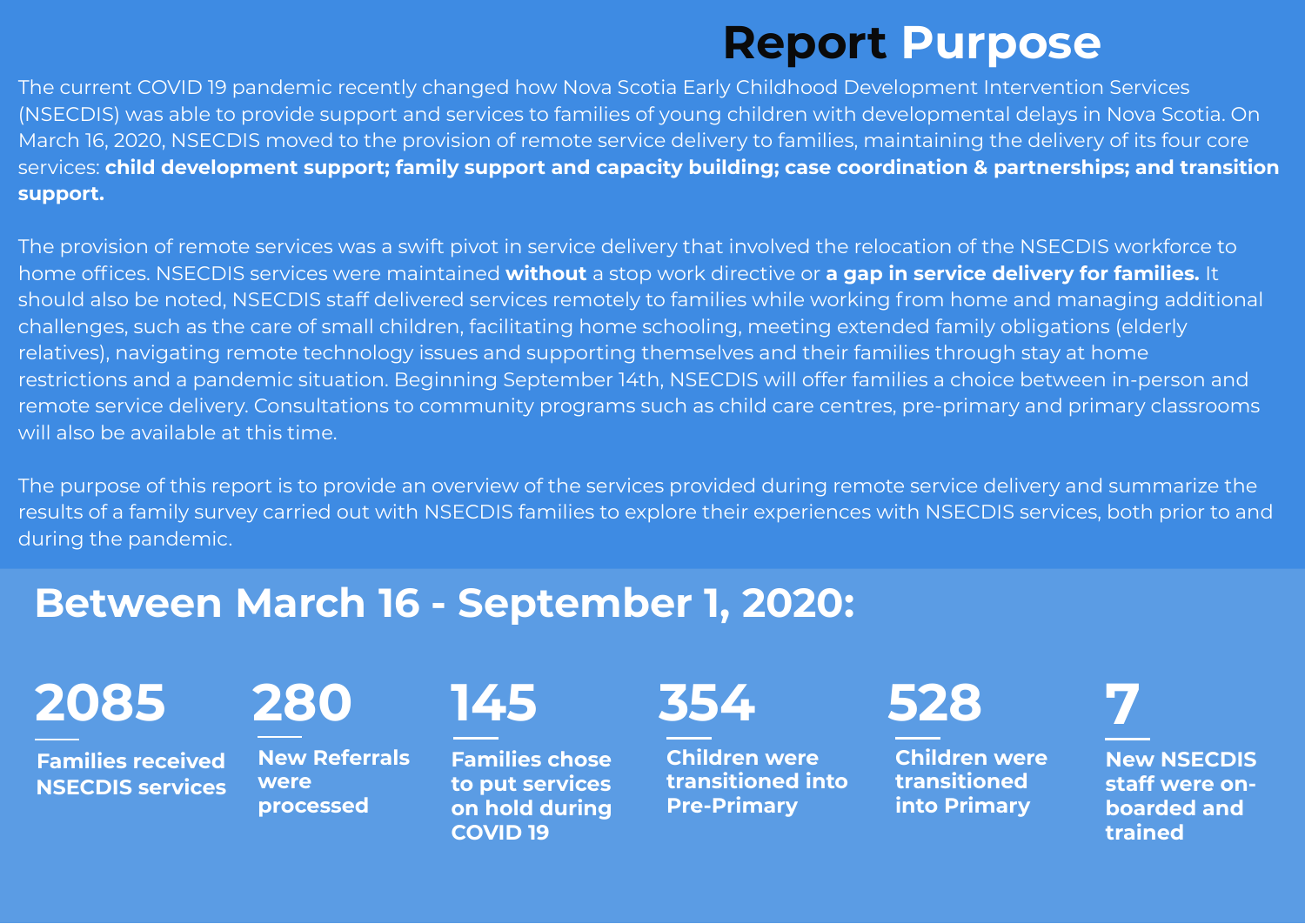## **Services Provided**

Between March 16 - September 1, 2020



**74** hours of video consultations with partners

**3070** hours of phone consultations with families **261** hours of phone consultations with partners

**765** hours of video consultations with families



**1289** hours of email consultations with families **193** hours of email consultations with partners



**1388** hours of text consultations with families



**FILE** 

**757** hours of team meetings **35** hours of workshop facilitation



**287** hours of report and letter preparation **4662** hours of service preparation and follow-up

#### **Total = 766,860 minutes or 12,781 hours**

Please note: these totals do not include non-direct service delivery time spent in training, meetings (staff, caseload or committee), and completing administrative tasks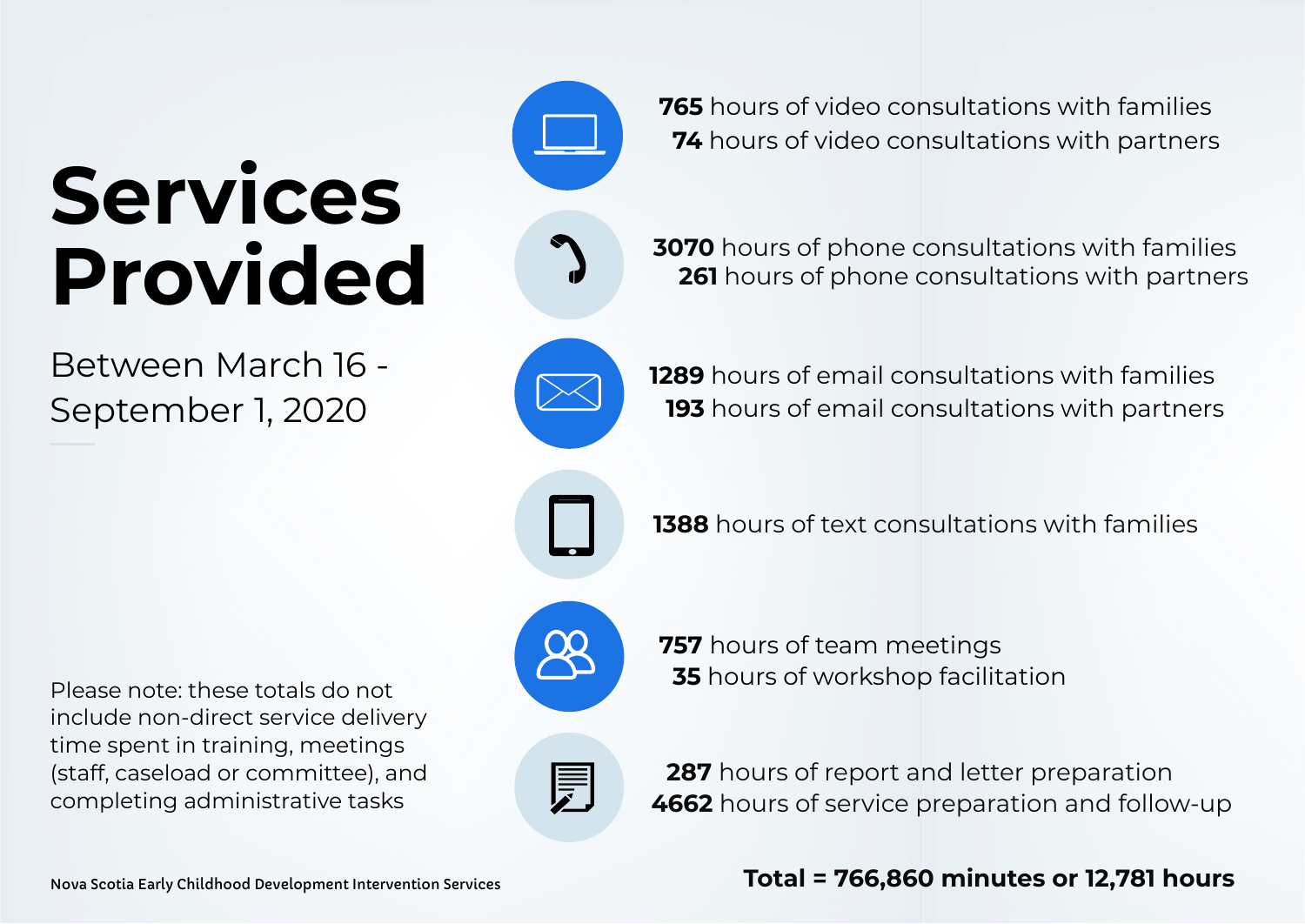### **NSECDIS Family Survey Results**

A short survey was carried out with NSECDIS Families during the month of August to understand their experiences with NSECDIS services both prior to and during COVID 19.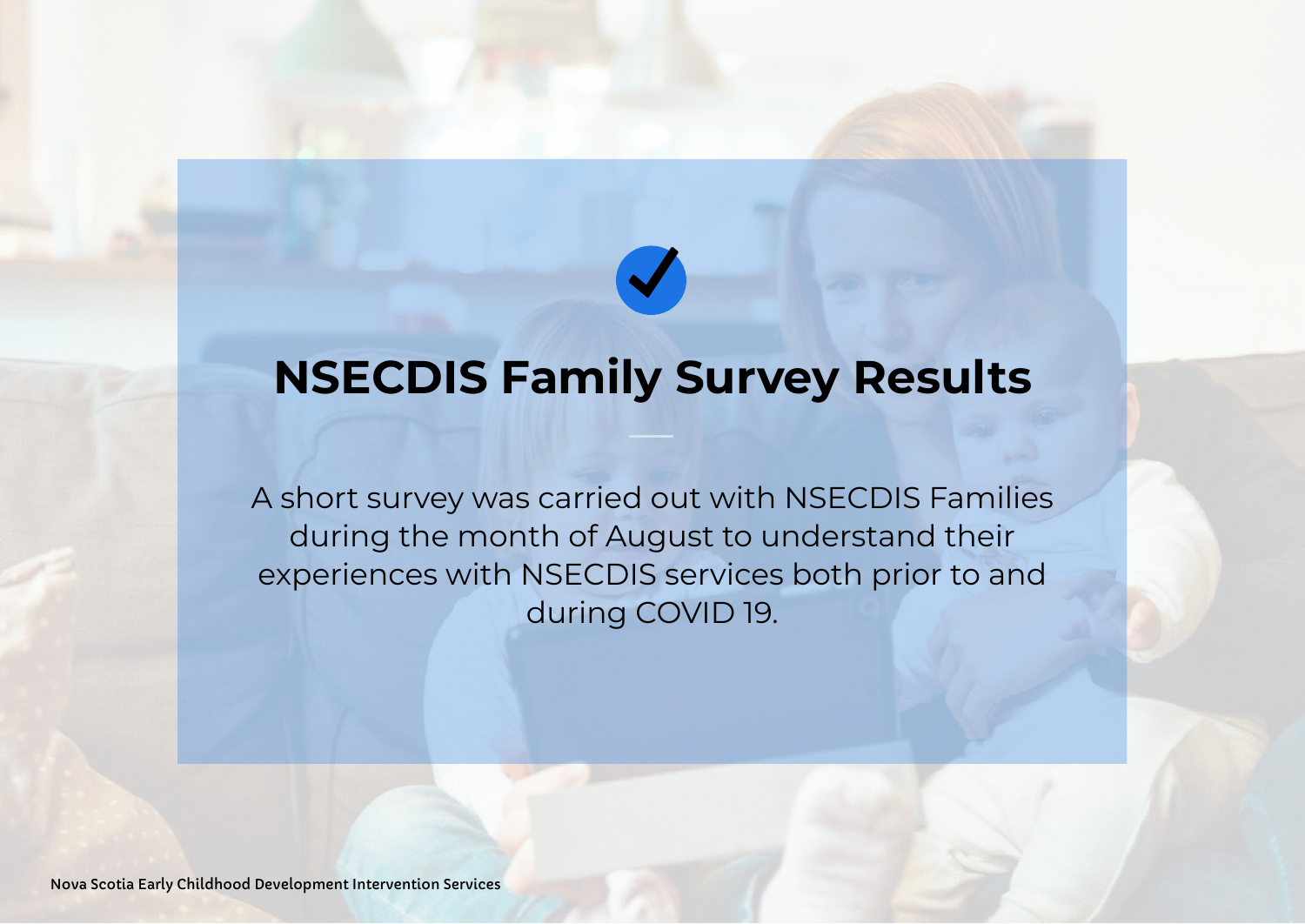## **1451**

Families were emailed the survey link

**57**

Families were mailed a paper copy of the survey

**316**

Families responded to the survey

**21%**

Response Rate

#### Length of time the respondents had been involved with NSECDIS Services

 **5.18%** less than 1 month **17.48%** 1 - 6 months **17.15%** 6 months to year **18.77% l** year **22.98%** 2 years

**2.27%** 5 years **5.83%** 4 years **9.39%** 3 years **0.97%** more than 5 years

#### Age of respondent's children



"I really appreciate the opportunity to talk through our challenges and questions and have one contact person to sort out all the many programs, professionals and resources involved. Our Developmental Interventionist is absolutely stellar, and couldn't be happier with her knowledge, experience, compassion, flexibility and care."

Parent Response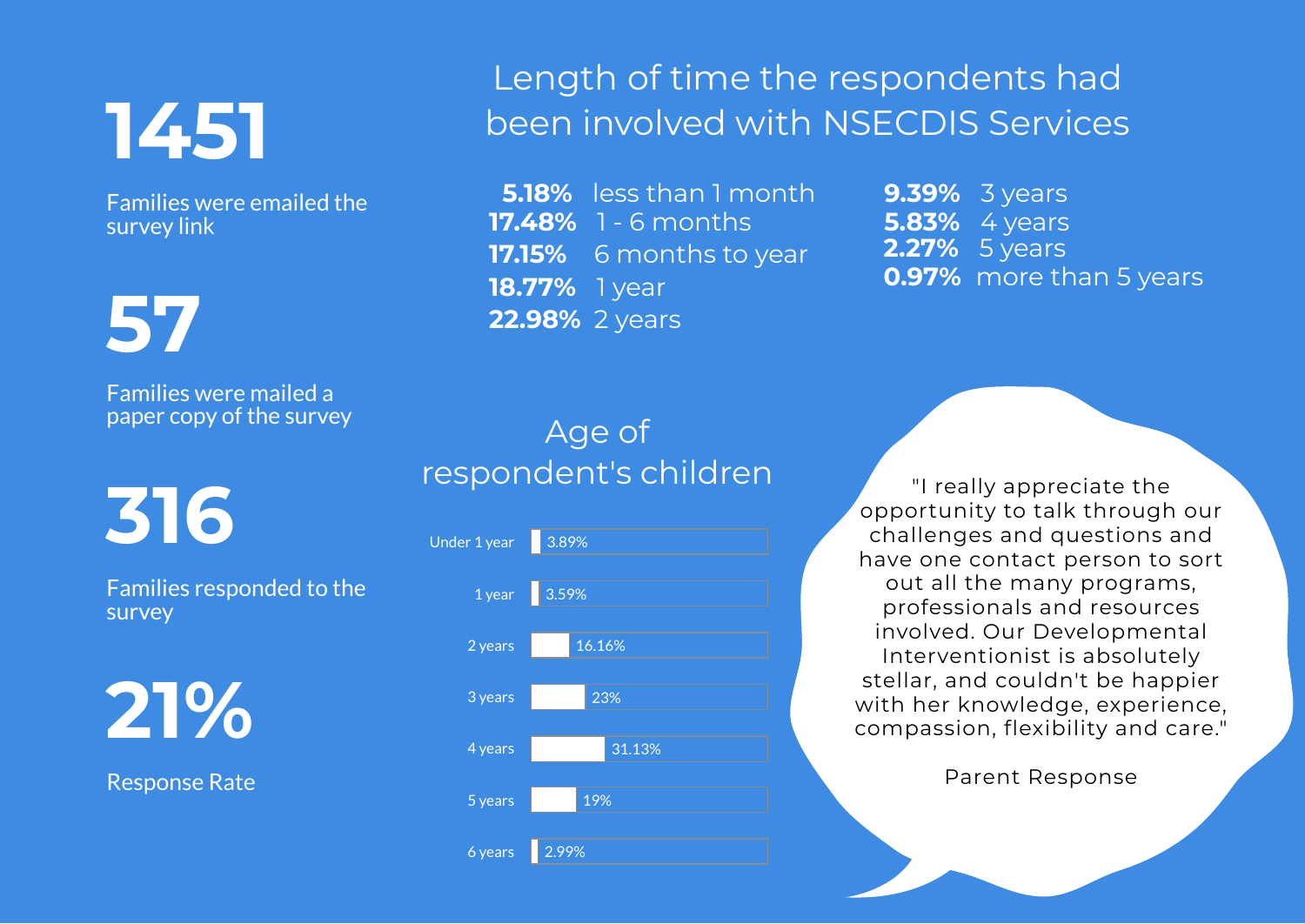#### **How frequently were you in contact with your Developmental Interventionist prior to and during COVID 19?**



Prior to COVID During COVID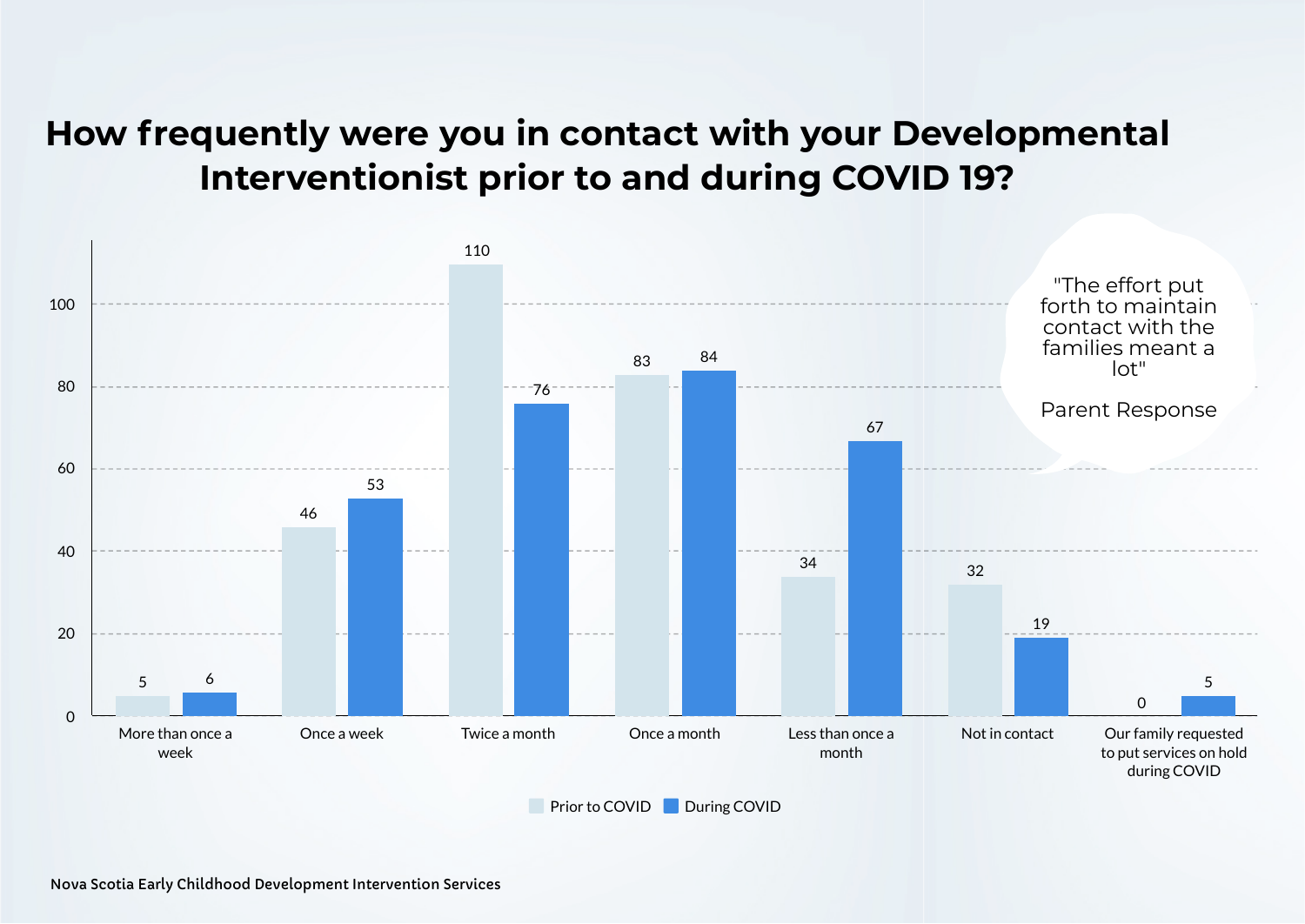#### **How did you and your Developmental Interventionist connect with each other prior to and during COVID 19?**

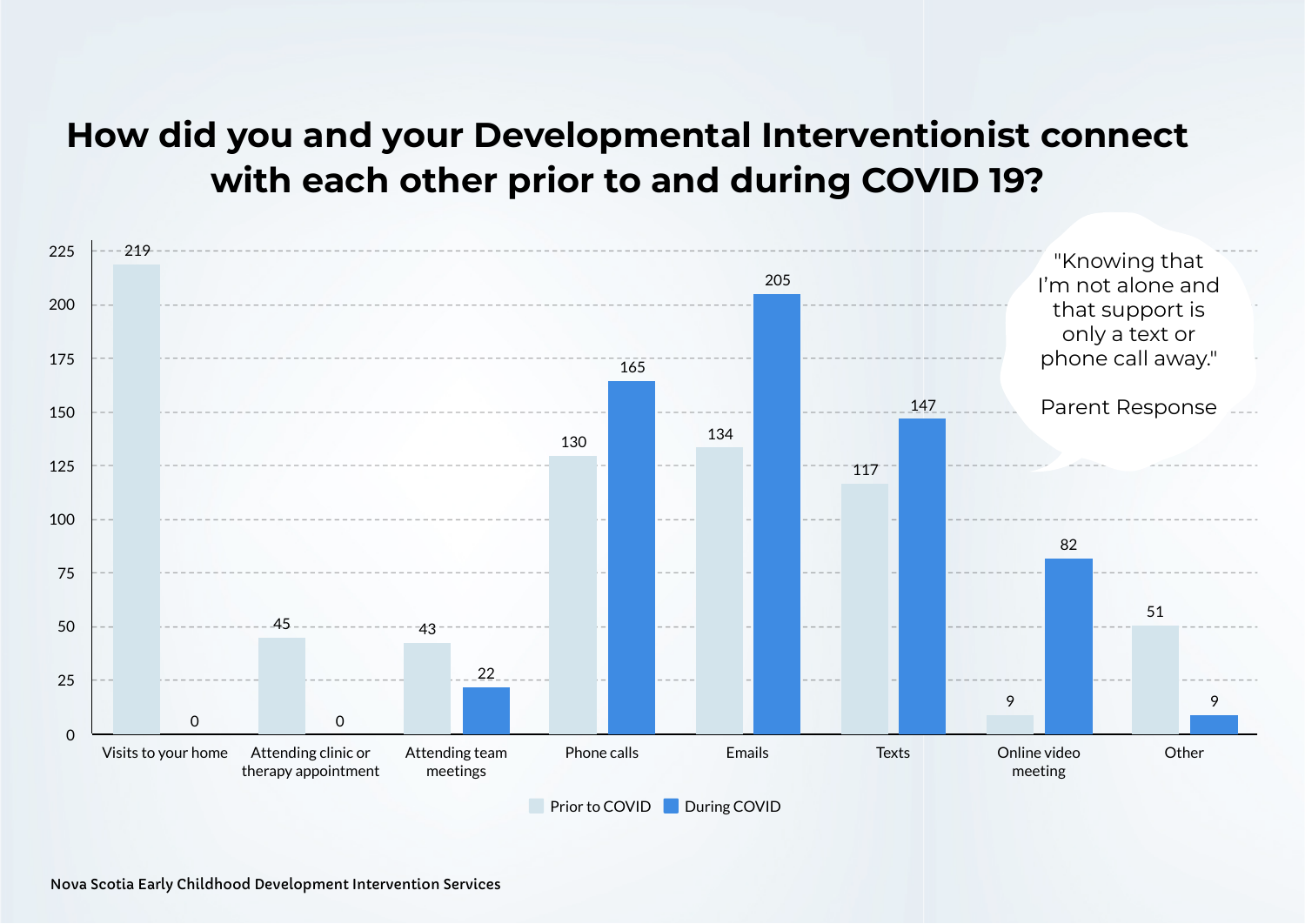

#### **During COVID 19, what type(s) of support has your Developmental Interventionist provided?**

"Emotional support for the family as well as motivation for my child"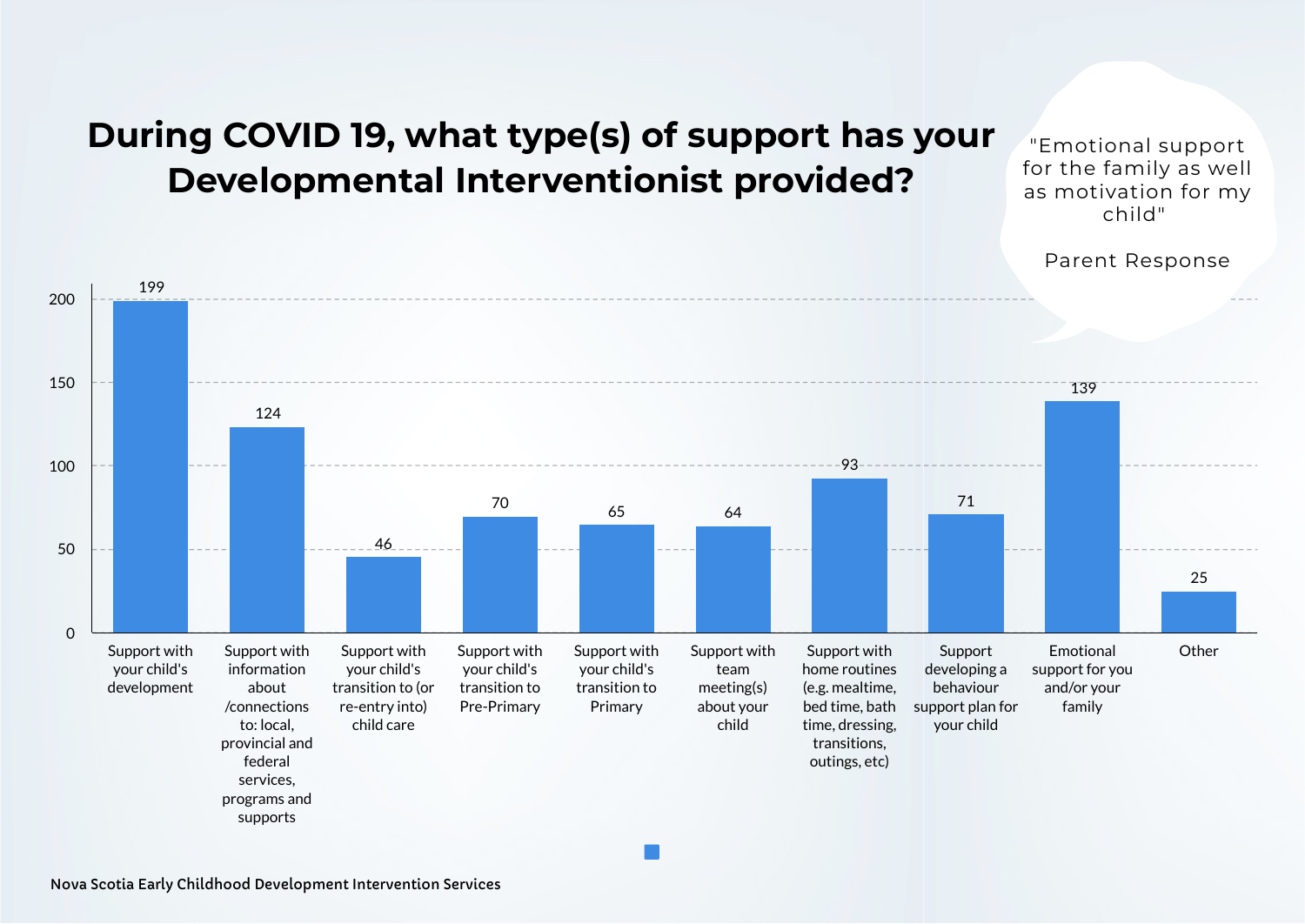#### **How satisfied are you with the support you and your family have received through NSECDIS (prior to and during COVID 19)?**



Nova Scotia Early Childhood Development Intervention Services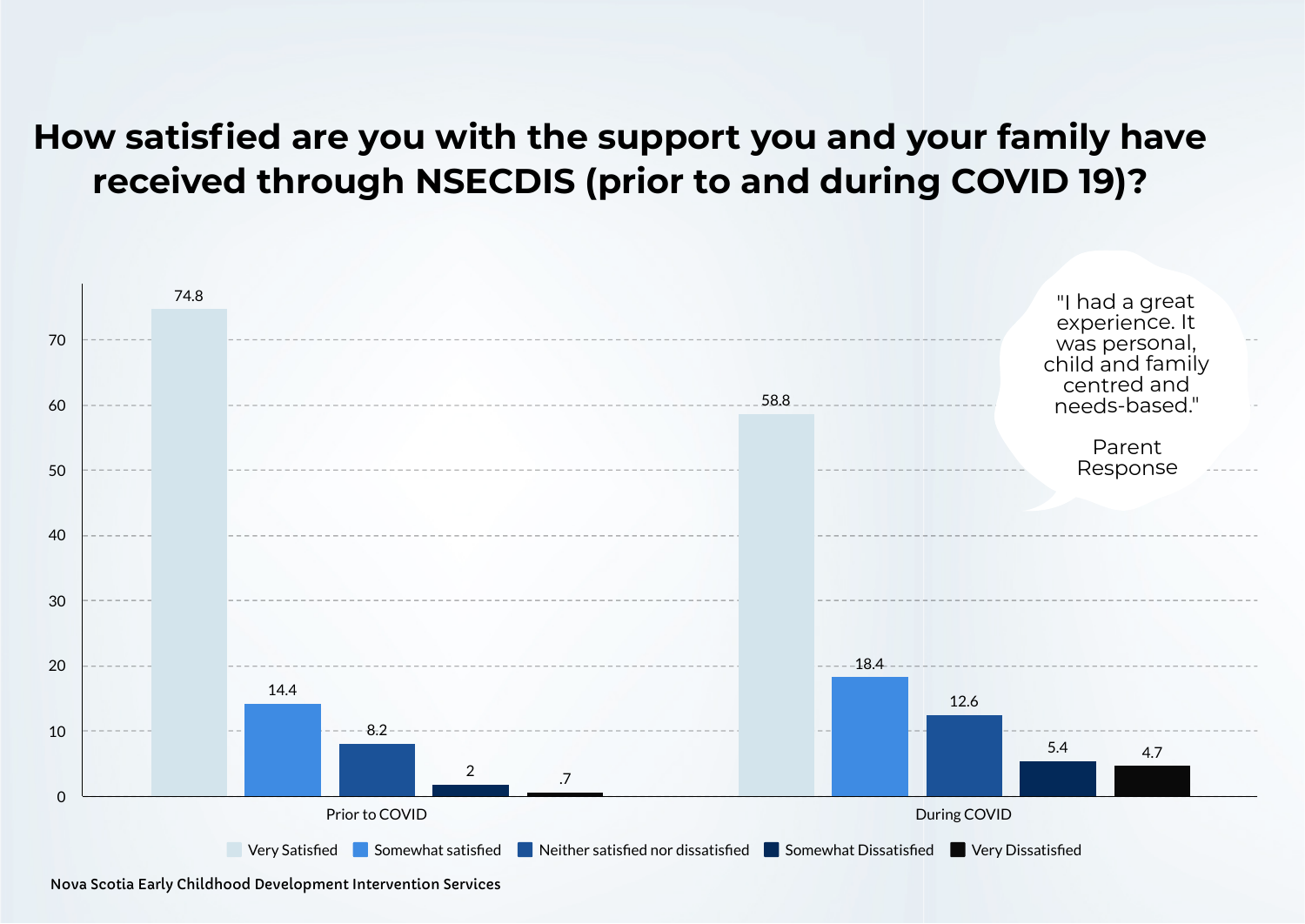#### **What have you found helpful about NSECDIS services?**

Common themes from the family responses:

- **Problem solving/offering practical strategies/tips** (X 44 responses)
- **Sharing information/guidance on development and behaviour** (X 41 responses)
- **Service navigation/help to access services & supports** (X 31 responses)
- **Always there/available** (X 31 responses)
- **Emotional support for family/listening** (X 30 responses)
- **Improvements in my child development/achievement of goals** (X 23 responses)
- **Guidance & reassurance with decision making** (X 20 responses)

"My son has opened up so much vocally with the help. Getting tips and learning about his condition so I can better help him when he's stressed out. It has helped me get more confident."

Parent Response

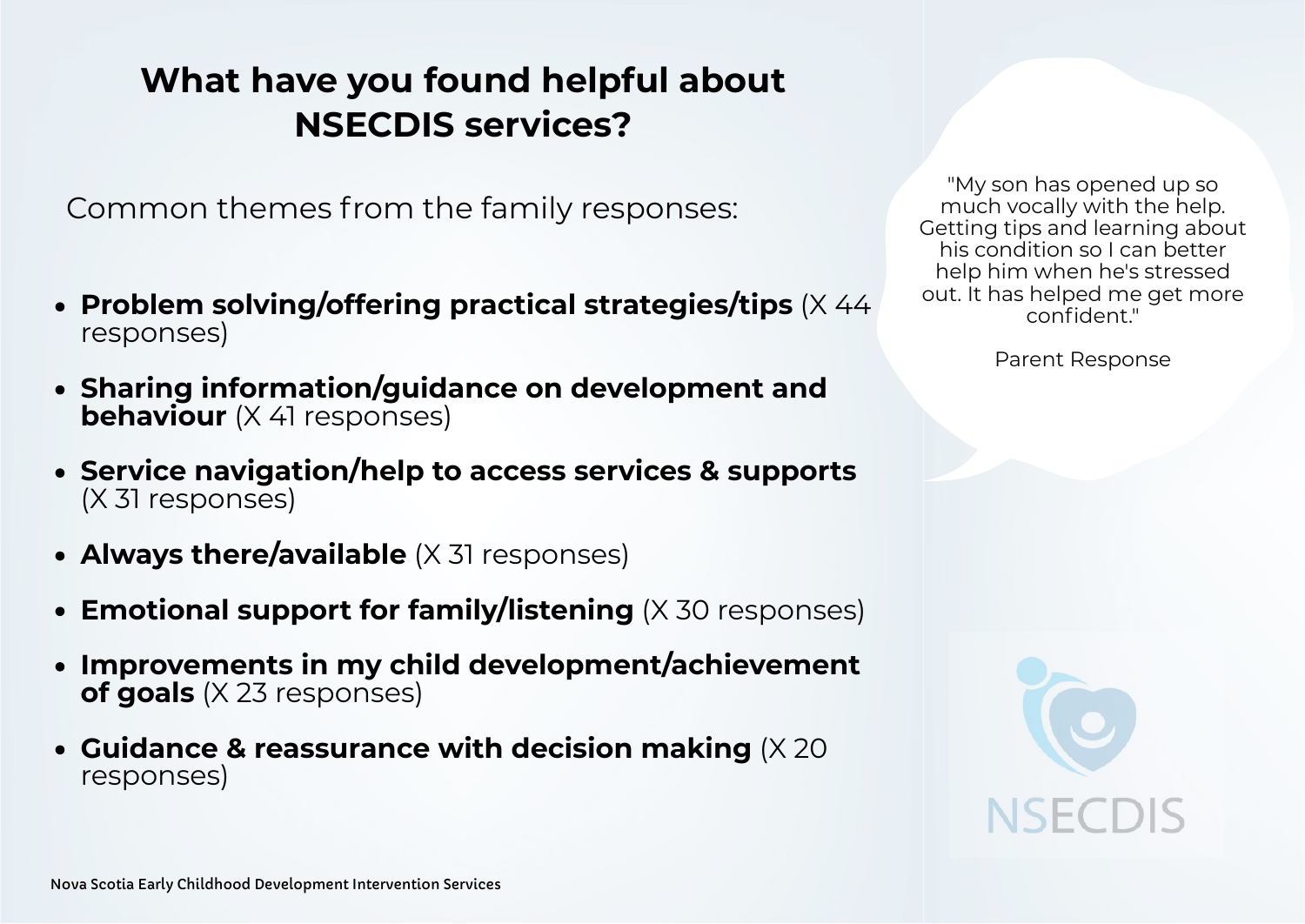#### **What have you found helpful about NSECDIS services?**

Common themes from the family responses (continued):

- **Support with transitions** (child care/pre-primary/school) (X 18 responses)
- **Provided resources & materials** ( X 17 responses)
- **Knowledgeable/experienced** (X 16 responses)
- **Support during meetings/team collaboration** (X 11 responses)
- **Engaging in hands-on-activities/modeling strategies with my child** (X 11 responses)
- **Information on child's disability/diagnosis** (X 10 responses)
- **Support with daily routines** (X 7 responses)
- **My child loves/adores our DI** (X 6 responses)



"I can say 100 percent my family would not be where we are without our interventionist! We cannot say enough amazing things about her."

Parent Response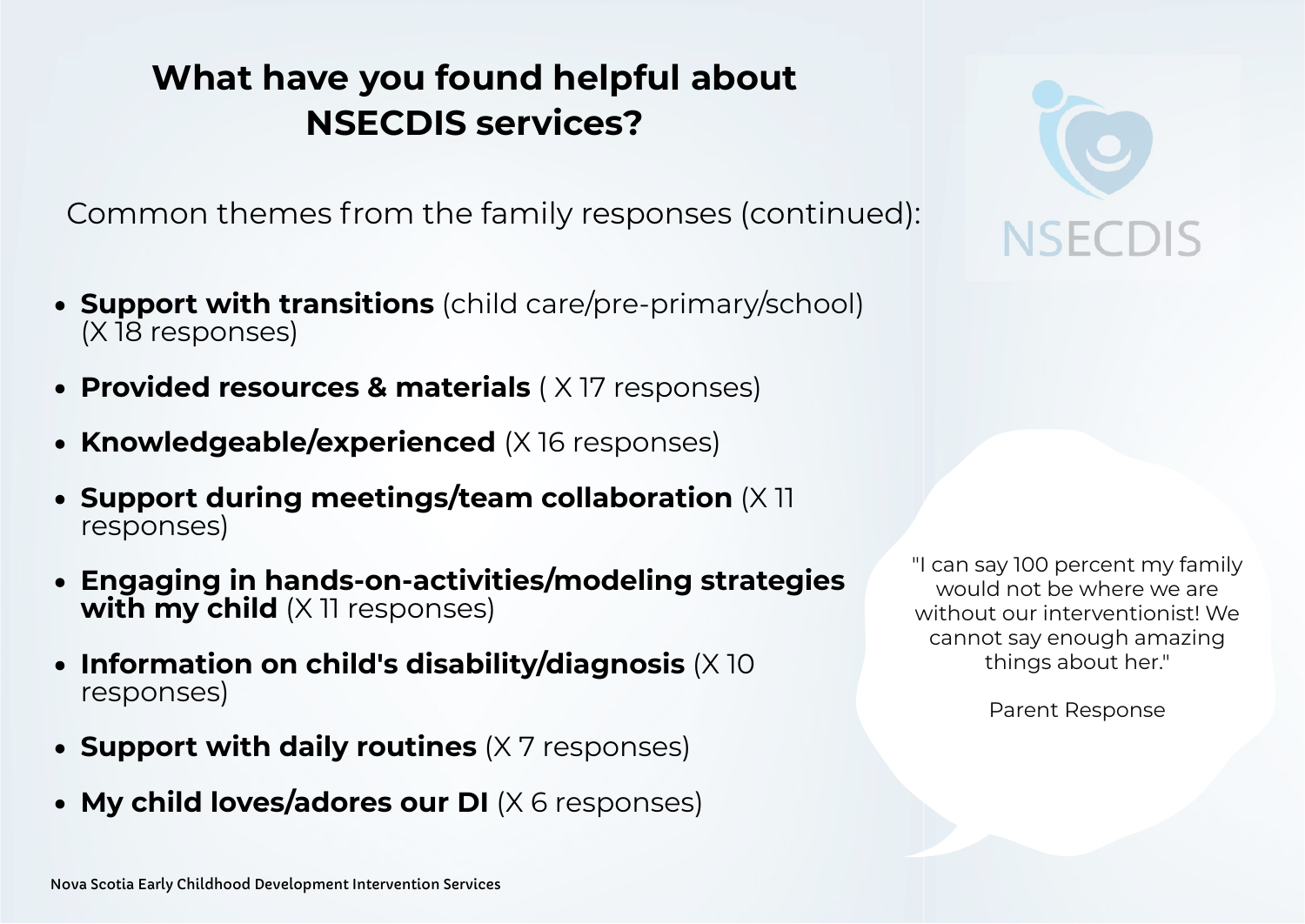# **NSECDIS**

"Only thing we are lacking at this time is her having the ability to observe our son herself. Its sometimes hard to explain some of the things we are dealing with and she always does her best to support us from a distance. We realize the limitations covid has placed on the services offered and are very satisfied with the level of service we are receiving during this pandemic ."

Parent Response

#### **What, if anything, would improve the supports and services you receive through NSECDIS?**

Common themes from family responses:

- **Nothing/happy with services as they are** (X 63 responses)
- **Would like in-person visits to resume** (X 22 responses)
- **Increase in frequency of visits or contact/reduction in time between visits** (X 15 responses)
- **Reduce wait for services** (X 6 responses)
- **More consistency during DI change over** (e.g. maternity leave) (X 4 responses)

"Nothing they are amazing! "

Parent Response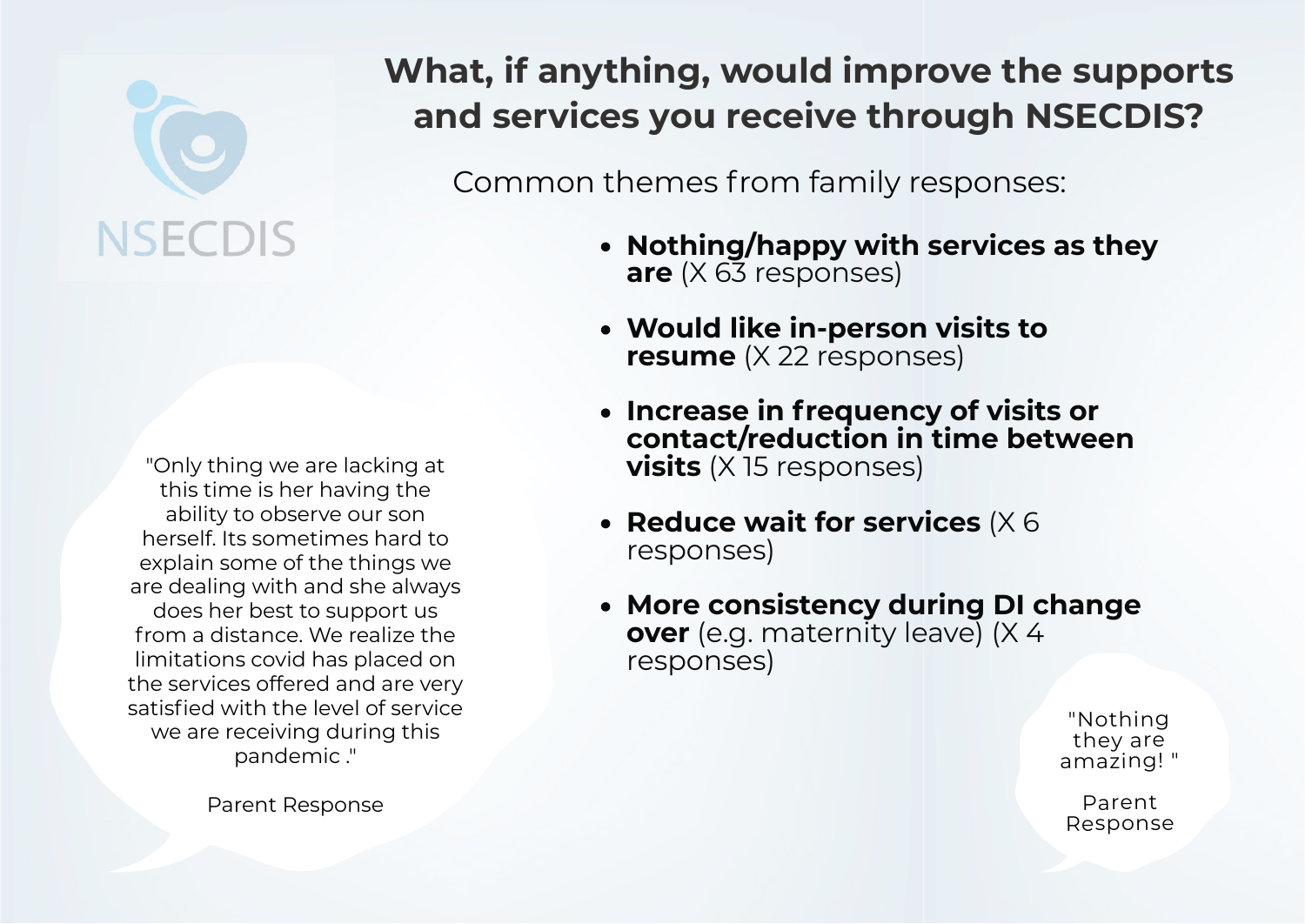**Has your family experienced any technology challenges while accessing services through NSECDIS during COVID 19?**



 **How comfortable are you and your family with having a Developmental Interventionist visit your home (during COVID 19)?** 



**Very Comfortable (65.9%)** Somewhat comfortable (20.5%) Neither comfortable nor uncomfortable (5.2%) Somewhat uncomfortable (6.8%) Very uncomfortable (1.6%)

#### **Common themes within comments shared by families regarding return to in-person visits**

No concerns/would like visits to resume( X 66 responses)

Would like services scaled back again if cases increase (X 8 responses)

Would like public health protocols followed (e.g. masks, hand washing/sanitizing - X 23 responses) Would not want child to wear a mask (X 4 responses)

Concerned about child's or family member's compromised immune system/higher risk of complications (X 10 responses)

Concerned about risk of exposure from other homes/daycares DI has travelled to (X 11 responses)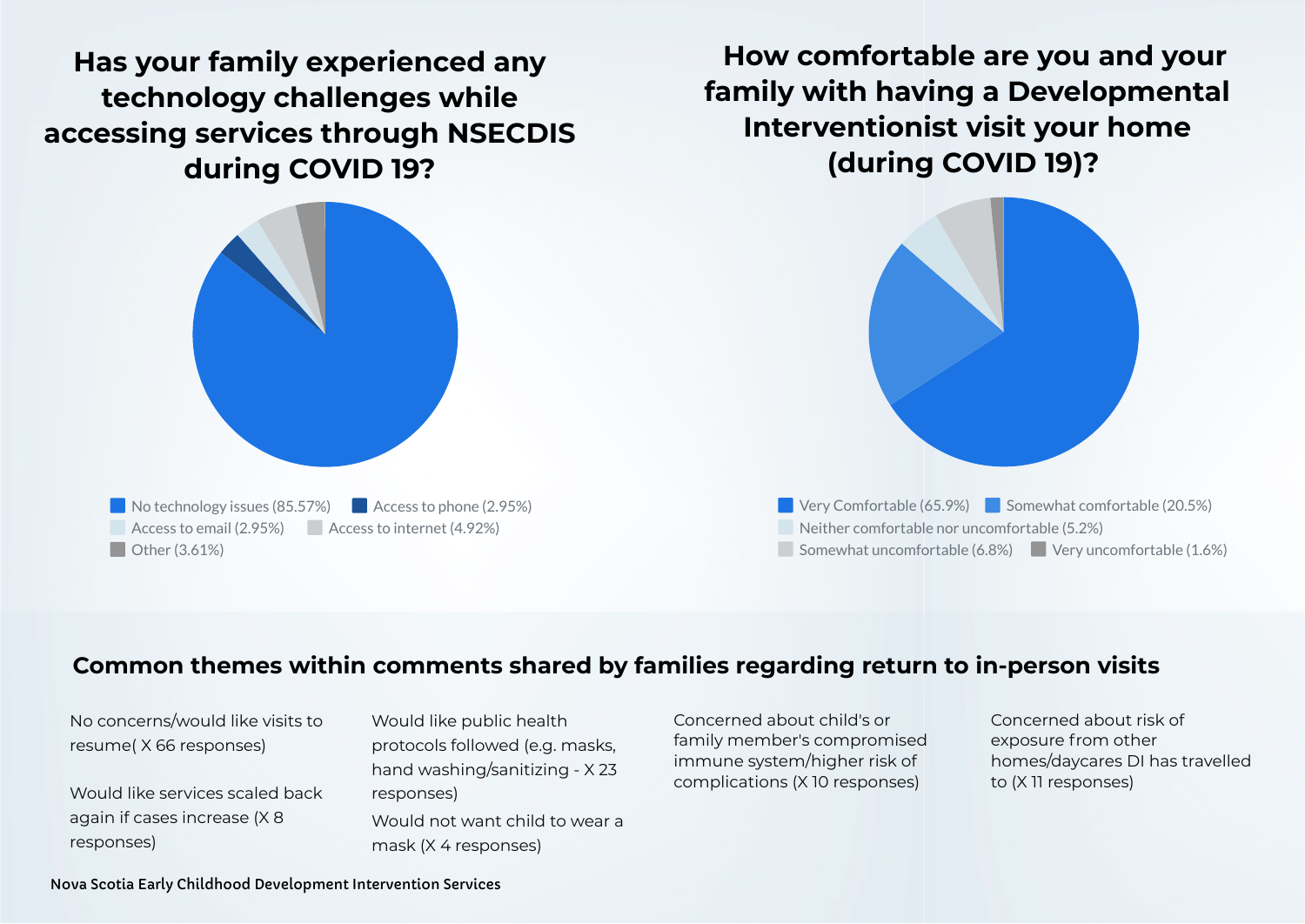"No matter what services I need, I am able to reach out and easily get an answer as to how to proceed. I feel more confident in my choices as a parent with the guidance and assistance of NSECDIS."

Parent Response

"I absolutely love NSECDIS. Everything our DI has done for us has been extremely helpful to not only help with things such as fine motor and overcoming anxieties. But also using everything she has shown and taught me which has shaped me into the consistent mom I am. I use what she has shown me in day to day parenting."

Parent Response

"The willingness to adapt in these unprecedented times has been fantastic! They have been just a phone call/text/email away this entire time which has been a life saver for us!"

Parent Response

**NSECDIS**